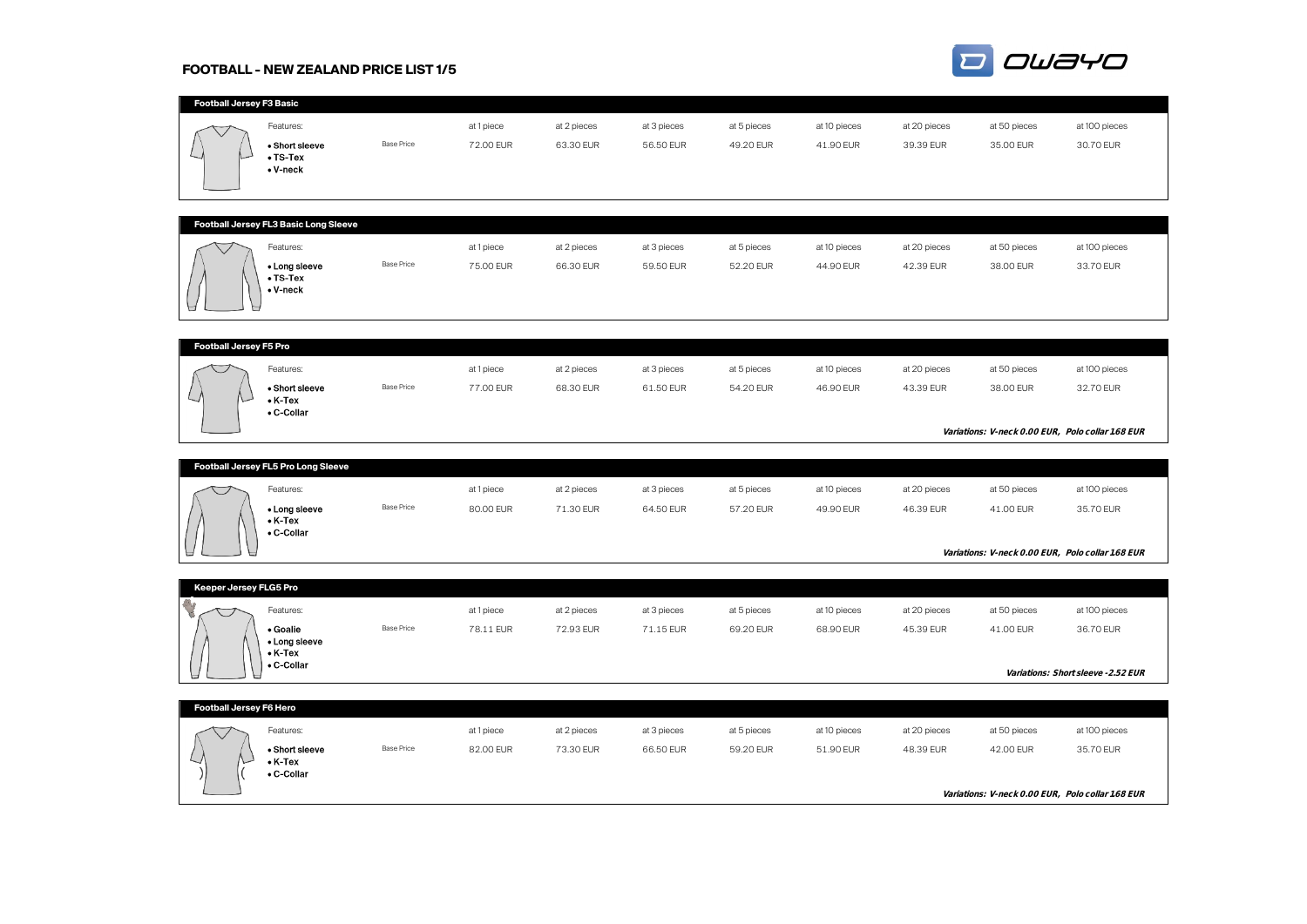# **FOOTBALL - NEW ZEALAND PRICE LIST 2/5**



|                         | Football Jersey FL6 Hero Long Sleeve          |                   |            |             |             |             |              |              |              |                                                   |
|-------------------------|-----------------------------------------------|-------------------|------------|-------------|-------------|-------------|--------------|--------------|--------------|---------------------------------------------------|
|                         | Features:                                     |                   | at 1 piece | at 2 pieces | at 3 pieces | at 5 pieces | at 10 pieces | at 20 pieces | at 50 pieces | at 100 pieces                                     |
|                         | • Long sleeve                                 | <b>Base Price</b> | 85.00 EUR  | 76.30 EUR   | 69.50 EUR   | 62.20 EUR   | 54.90 EUR    | 51.39 EUR    | 45.00 EUR    | 38.70 EUR                                         |
|                         | $\bullet$ K-Tex                               |                   |            |             |             |             |              |              |              |                                                   |
|                         | • C-Collar                                    |                   |            |             |             |             |              |              |              |                                                   |
|                         |                                               |                   |            |             |             |             |              |              |              | Variations: V-neck 0.00 EUR, Polo collar 2.00 EUR |
|                         |                                               |                   |            |             |             |             |              |              |              |                                                   |
| Keeper Jersey FLG6 Hero |                                               |                   |            |             |             |             |              |              |              |                                                   |
| U                       | Features:                                     |                   | at 1 piece | at 2 pieces | at 3 pieces | at 5 pieces | at 10 pieces | at 20 pieces | at 50 pieces | at 100 pieces                                     |
|                         | • Goalie                                      | <b>Base Price</b> | 83.11 EUR  | 77.93 EUR   | 76.15 EUR   | 75.78 EUR   | 74.18 EUR    | 50.39 EUR    | 45.12 EUR    | 40.11 EUR                                         |
|                         | • Long sleeve<br>$\bullet$ K-Tex              |                   |            |             |             |             |              |              |              |                                                   |
|                         | • C-Collar                                    |                   |            |             |             |             |              |              |              | Variations: Short sleeve -2.52 EUR                |
|                         |                                               |                   |            |             |             |             |              |              |              |                                                   |
|                         | Football Jersey F6w Hera (Women)              |                   |            |             |             |             |              |              |              |                                                   |
|                         | Features:                                     |                   | at 1 piece | at 2 pieces | at 3 pieces | at 5 pieces | at 10 pieces | at 20 pieces | at 50 pieces | at 100 pieces                                     |
|                         | • Short sleeve                                | <b>Base Price</b> | 79.00 EUR  | 70.30 EUR   | 63.50 EUR   | 56.20 EUR   | 48.90 EUR    | 45.39 EUR    | 40.00 EUR    | 34.70 EUR                                         |
|                         | $\bullet$ K-Tex                               |                   |            |             |             |             |              |              |              |                                                   |
|                         | • Round neck                                  |                   |            |             |             |             |              |              |              |                                                   |
|                         |                                               |                   |            |             |             |             |              |              |              | Variations: V-neck 0.00 EUR                       |
|                         |                                               |                   |            |             |             |             |              |              |              |                                                   |
|                         | Football Jersey FL6w Hera Long Sleeve (Women) |                   |            |             |             |             |              |              |              |                                                   |
|                         | Features:                                     |                   | at 1 piece | at 2 pieces | at 3 pieces | at 5 pieces | at 10 pieces | at 20 pieces | at 50 pieces | at 100 pieces                                     |
|                         | • Long sleeve<br>$\bullet$ K-Tex              | <b>Base Price</b> | 82.00 EUR  | 73.30 EUR   | 66.50 EUR   | 59.20 EUR   | 51.90 EUR    | 48.39 EUR    | 43.00 EUR    | 37.70 EUR                                         |
|                         | • Round neck                                  |                   |            |             |             |             |              |              |              |                                                   |
|                         |                                               |                   |            |             |             |             |              |              |              | Variations: V-neck 0.00 EUR                       |
|                         |                                               |                   |            |             |             |             |              |              |              |                                                   |
|                         | Keeper Jersey FLG6w Hera (Women)              |                   |            |             |             |             |              |              |              |                                                   |
|                         | Features:                                     |                   | at 1 piece | at 2 pieces | at 3 pieces | at 5 pieces | at 10 pieces | at 20 pieces | at 50 pieces | at 100 pieces                                     |
|                         | • Goalie                                      | <b>Base Price</b> | 78.00 EUR  | 74.30 EUR   | 72.50 EUR   | 72.20 EUR   | 71.90 EUR    | 71.39 EUR    | 71.00 EUR    | 70.70 EUR                                         |
|                         | • Long sleeve<br>$\bullet$ K-Tex              |                   |            |             |             |             |              |              |              |                                                   |
|                         | • Round neck                                  |                   |            |             |             |             |              |              |              |                                                   |
|                         |                                               |                   |            |             |             |             |              |              |              | Variations: V-neck 0.00 EUR                       |
| Football Jersey F1 Kids |                                               |                   |            |             |             |             |              |              |              |                                                   |
|                         |                                               |                   |            |             |             |             |              |              |              |                                                   |
|                         | Features:                                     |                   | at 1 piece | at 2 pieces | at 3 pieces | at 5 pieces | at 10 pieces | at 20 pieces | at 50 pieces | at 100 pieces                                     |
|                         | • Short sleeve<br>$\bullet$ TS-Tex            | <b>Base Price</b> | 68.00 EUR  | 59.30 EUR   | 52.50 EUR   | 45.20 EUR   | 37.90 EUR    | 35.39 EUR    | 31.00 EUR    | 26.70 EUR                                         |
|                         | $\bullet$ V-neck                              |                   |            |             |             |             |              |              |              |                                                   |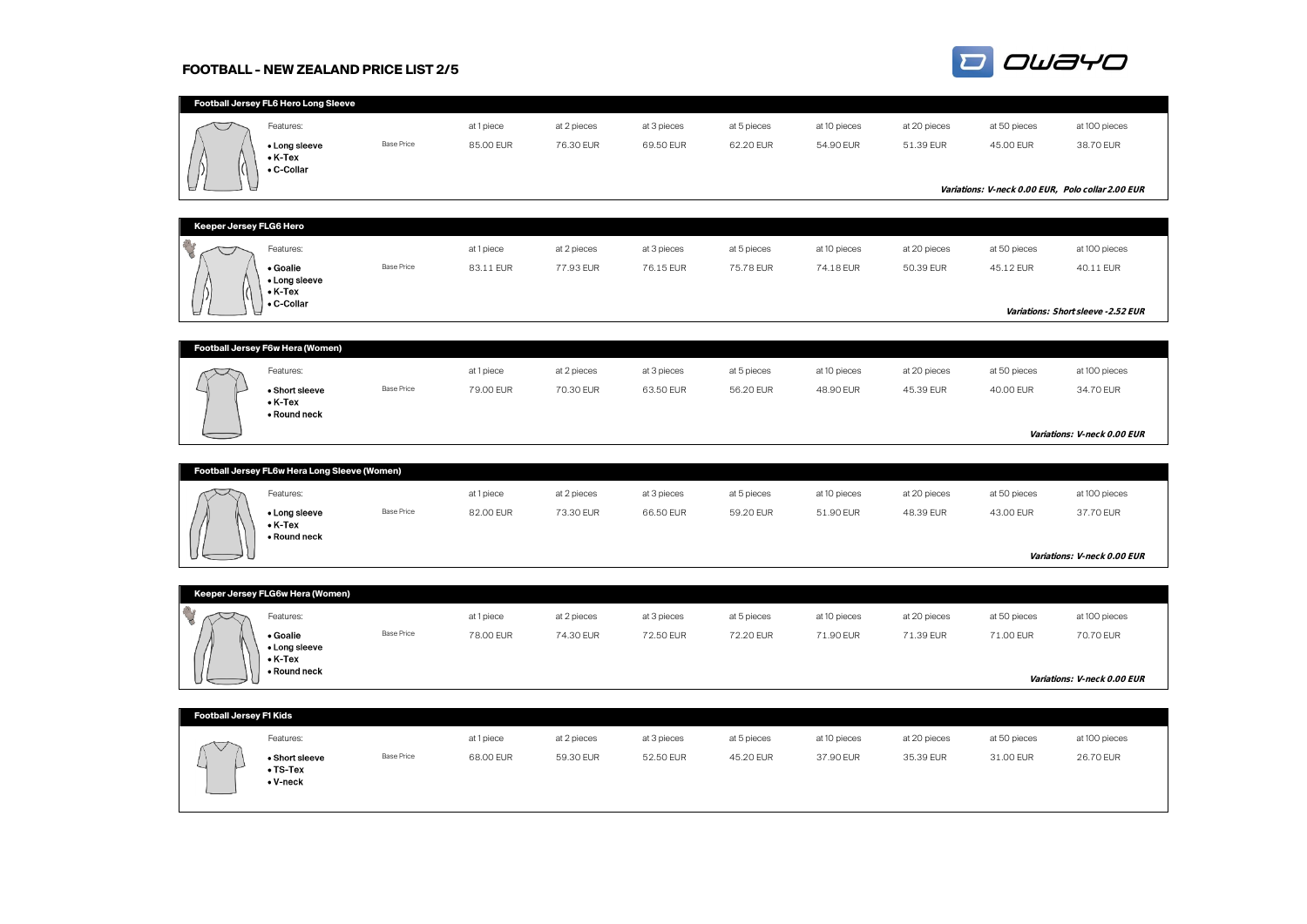# **FOOTBALL - NEW ZEALAND PRICE LIST 3/5**



|                                 | Football Jersey FL1 Kids Long Sleeve |                   |            |             |             |             |              |              |              |               |
|---------------------------------|--------------------------------------|-------------------|------------|-------------|-------------|-------------|--------------|--------------|--------------|---------------|
|                                 | Features:                            |                   | at 1 piece | at 2 pieces | at 3 pieces | at 5 pieces | at 10 pieces | at 20 pieces | at 50 pieces | at 100 pieces |
|                                 | • Long sleeve<br>$\bullet$ TS-Tex    | <b>Base Price</b> | 70.00 EUR  | 61.30 EUR   | 54.50 EUR   | 47.20 EUR   | 39.90 EUR    | 37.39 EUR    | 33.00 EUR    | 28.70 EUR     |
|                                 | $\bullet$ V-neck                     |                   |            |             |             |             |              |              |              |               |
|                                 |                                      |                   |            |             |             |             |              |              |              |               |
|                                 |                                      |                   |            |             |             |             |              |              |              |               |
| Keeper Jersey FLG1 Kids         |                                      |                   |            |             |             |             |              |              |              |               |
| Y                               | Features:                            |                   | at 1 piece | at 2 pieces | at 3 pieces | at 5 pieces | at 10 pieces | at 20 pieces | at 50 pieces | at 100 pieces |
|                                 | • Goalie<br>• Long sleeve            | <b>Base Price</b> | 69.11 EUR  | 63.93 EUR   | 62.15 EUR   | 61.78 EUR   | 60.18 EUR    | 38.39 EUR    | 36.12 EUR    | 34.11 EUR     |
|                                 | $\bullet$ TS-Tex                     |                   |            |             |             |             |              |              |              |               |
|                                 | $\bullet$ V-neck                     |                   |            |             |             |             |              |              |              |               |
|                                 |                                      |                   |            |             |             |             |              |              |              |               |
| <b>Football Shorts FP6 Hero</b> |                                      |                   |            |             |             |             |              |              |              |               |
|                                 | Features:                            |                   | at 1 piece | at 2 pieces | at 3 pieces | at 5 pieces | at 10 pieces | at 20 pieces | at 50 pieces | at 100 pieces |
|                                 | $\bullet$ K-Tex                      | <b>Base Price</b> | 45.00 EUR  | 39.30 EUR   | 36.50 EUR   | 35.20 EUR   | 32.90 EUR    | 31.39 EUR    | 29.00 EUR    | 27.70 EUR     |
|                                 |                                      |                   |            |             |             |             |              |              |              |               |
|                                 |                                      |                   |            |             |             |             |              |              |              |               |
|                                 |                                      |                   |            |             |             |             |              |              |              |               |
| <b>Football Shorts FP5 Pro</b>  |                                      |                   |            |             |             |             |              |              |              |               |
|                                 | Features:                            |                   | at 1 piece | at 2 pieces | at 3 pieces | at 5 pieces | at 10 pieces | at 20 pieces | at 50 pieces | at 100 pieces |
|                                 | $\bullet$ K-Tex                      | <b>Base Price</b> | 43.00 EUR  | 37.30 EUR   | 34.50 EUR   | 33.20 EUR   | 30.90 EUR    | 29.39 EUR    | 27.00 EUR    | 25.70 EUR     |

| <b>Football Shorts FP3 Basic</b> |                  |                   |            |             |             |             |              |              |              |               |
|----------------------------------|------------------|-------------------|------------|-------------|-------------|-------------|--------------|--------------|--------------|---------------|
| $\sqrt{2}$                       | Features:        |                   | at 1 piece | at 2 pieces | at 3 pieces | at 5 pieces | at 10 pieces | at 20 pieces | at 50 pieces | at 100 pieces |
|                                  | $\bullet$ SR-Tex | <b>Base Price</b> | 40.00 EUR  | 34.30 EUR   | 31.50 EUR   | 30.20 EUR   | 27.90 EUR    | 26.39 EUR    | 24.00 EUR    | 22.70 EUR     |

|               | Football Shorts FP6w Hera (Women)                               |                   |            |             |             |             |              |              |                                                               |               |
|---------------|-----------------------------------------------------------------|-------------------|------------|-------------|-------------|-------------|--------------|--------------|---------------------------------------------------------------|---------------|
| <b>The Co</b> | Features:                                                       |                   | at 1 piece | at 2 pieces | at 3 pieces | at 5 pieces | at 10 pieces | at 20 pieces | at 50 pieces                                                  | at 100 pieces |
|               | $\bullet$ K-Tex<br>• without inner brief lining<br>$\cdot$ Pro8 | <b>Base Price</b> | 42.00 EUR  | 36.30 EUR   | 33.50 EUR   | 32.20 EUR   | 29.90 EUR    | 28.39 EUR    | 26.00 EUR                                                     | 24.70 EUR     |
|               |                                                                 |                   |            |             |             |             |              |              | Variations: with inner brief lining 1.68 EUR, Medium 0.00 EUR |               |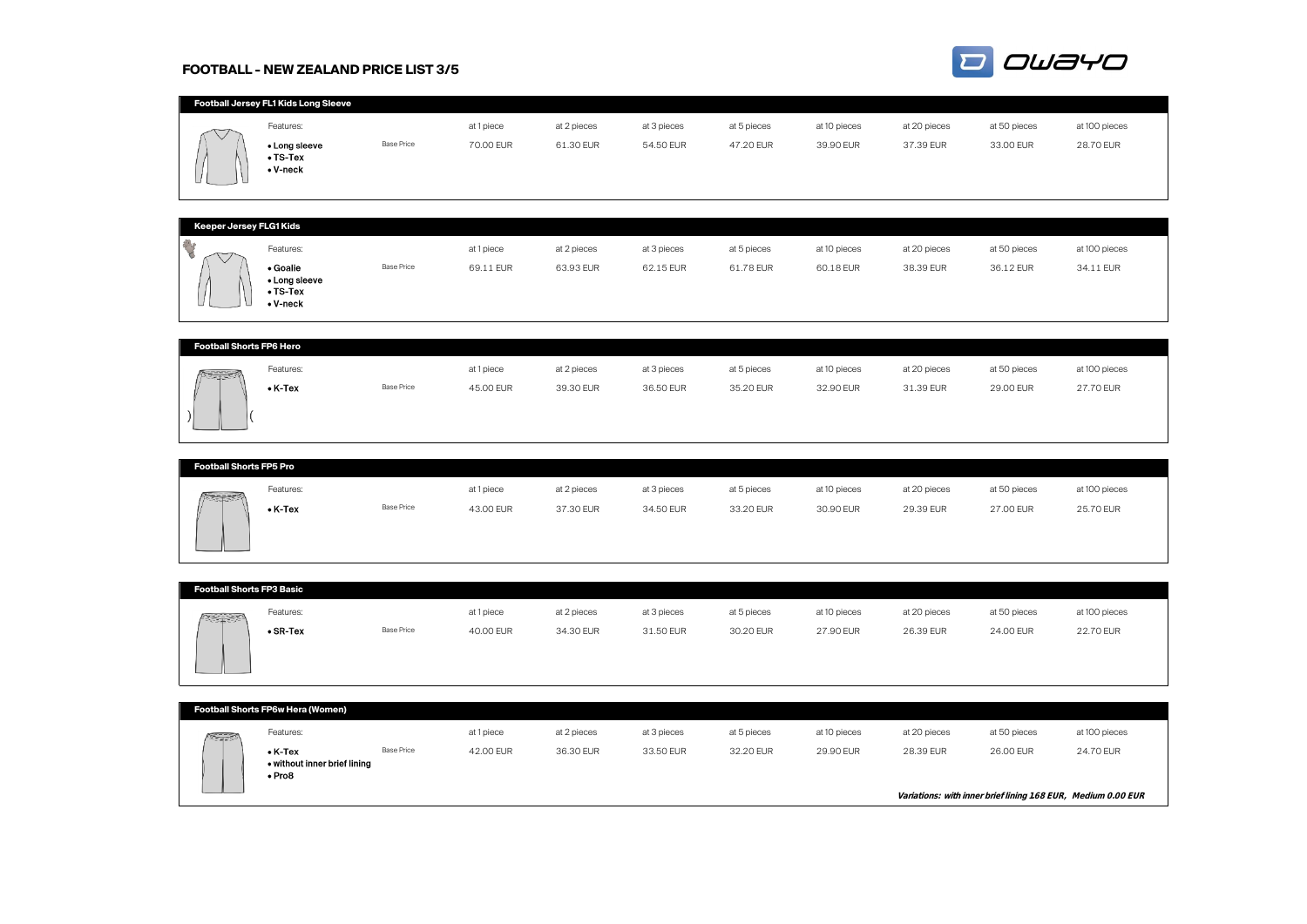# **FOOTBALL - NEW ZEALAND PRICE LIST 4/5**



| <b>Football Shorts FP1 Kids</b> |                                        |                   |            |             |             |             |              |              |              |               |
|---------------------------------|----------------------------------------|-------------------|------------|-------------|-------------|-------------|--------------|--------------|--------------|---------------|
|                                 | Features:                              |                   | at 1 piece | at 2 pieces | at 3 pieces | at 5 pieces | at 10 pieces | at 20 pieces | at 50 pieces | at 100 pieces |
| 网络花科                            | $\bullet$ SR-Tex                       | <b>Base Price</b> | 37.00 EUR  | 31.30 EUR   | 28.50 EUR   | 27.20 EUR   | 24.90 EUR    | 23.39 EUR    | 21.00 EUR    | 19.70 EUR     |
|                                 |                                        |                   |            |             |             |             |              |              |              |               |
| Softshell Jacket XJS5 Pro       |                                        |                   |            |             |             |             |              |              |              |               |
| $\Rightarrow$                   | Features:                              |                   | at 1 piece | at 2 pieces | at 3 pieces | at 5 pieces | at 10 pieces | at 20 pieces | at 50 pieces | at 100 pieces |
|                                 | . Wind Stopper fabric, soft Base Price |                   | 134.00 EUR | 125.30 EUR  | 118.50 EUR  | 111.20 EUR  | 103.90 EUR   | 99.39 EUR    | 90.00 EUR    | 84.70 EUR     |

| Softshell Jacket XJS5w Pro (Women)     |            |             |             |             |              |              |              |               |
|----------------------------------------|------------|-------------|-------------|-------------|--------------|--------------|--------------|---------------|
| Features:                              | at 1 piece | at 2 pieces | at 3 pieces | at 5 pieces | at 10 pieces | at 20 pieces | at 50 pieces | at 100 pieces |
| . Wind Stopper fabric, soft Base Price | 134.00 EUR | 125.30 EUR  | 118.50 EUR  | 111.20 EUR  | 103.90 EUR   | 99.39 EUR    | 90.00 EUR    | 84.70 EUR     |

|          | Socks, solid coloured |                   |           |             |             |              |  |                                                   |  |  |  |
|----------|-----------------------|-------------------|-----------|-------------|-------------|--------------|--|---------------------------------------------------|--|--|--|
| $\equiv$ | Features:             |                   | at 1 pair | at 20 pairs | at 50 pairs | at 100 pairs |  |                                                   |  |  |  |
|          | • single coloured     | <b>Base Price</b> | 14.50 EUR | 7.69 EUR    | 7.10 EUR    | 6.40 EUR     |  |                                                   |  |  |  |
|          |                       |                   |           |             |             |              |  | Variations: coloured 1.68 EUR, with logo 1.68 EUR |  |  |  |

|                 | <b>Stirrup Socks, solid coloured</b> |                   |           |             |             |              |                                                   |
|-----------------|--------------------------------------|-------------------|-----------|-------------|-------------|--------------|---------------------------------------------------|
| <b>TRANSLER</b> | Features:                            |                   | at 1 pair | at 20 pairs | at 50 pairs | at 100 pairs |                                                   |
| ,,,,,,,,,,<br>O | • single coloured                    | <b>Base Price</b> | 12.50 EUR | 5.69 EUR    | 5.10 EUR    | 4.40 EUR     | Variations: coloured 1.68 EUR, with logo 1.68 EUR |
|                 |                                      |                   |           |             |             |              |                                                   |

| Mug T1   |                                                   |                   |            |             |             |             |              |              |              |               |
|----------|---------------------------------------------------|-------------------|------------|-------------|-------------|-------------|--------------|--------------|--------------|---------------|
|          | Features:                                         |                   | at 1 piece | at 2 pieces | at 3 pieces | at 5 pieces | at 10 pieces | at 20 pieces | at 50 pieces | at 100 pieces |
| $\asymp$ | • Ceramic<br>• Height 3.7 inches<br>• Volume 11oz | <b>Base Price</b> | 18.00 EUR  | 14.30 EUR   | 12.50 EUR   | 11.20 EUR   | 9.90 EUR     | 9.39 EUR     | 9.00 EUR     | 7.70 EUR      |